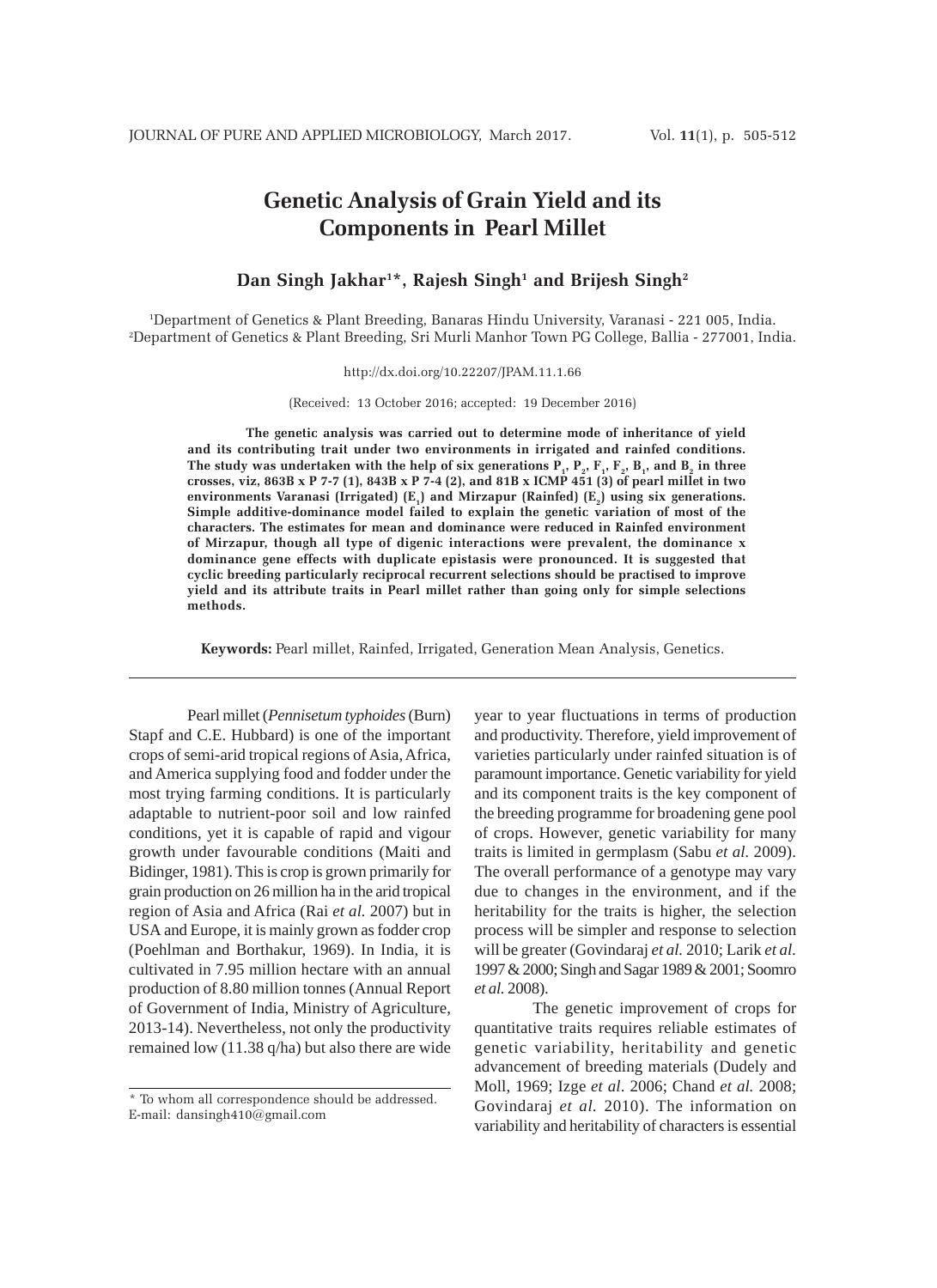for identifying characters amenable to genetic improvement through selection (Govindaraj *et al.* 2010). In the present study attempt has been made to study the genetics of important quantitative characters including yield using generation mean analysis. The generations mean analysis is one of the important methods to understand the nature and magnitude of genetic variance.The gene effects, variability parameters, heritability and genetic advance for yield and its important attributing traits have been estimated and results discussed.

### **MATERIALS AND METHODS**

The study was conducted involving six generations viz,  $P_1$ ,  $P_2$ ,  $F_1$ ,  $F_2$ ,  $B_1$  and  $B_2$  of three Pearl Millet crosses viz., 863B x P 7-7 (1), 843B x P 7-4 (2), and 81B x ICMP 451 (3) at two locations. The parents of the crosses were stable inbreds with good genetic-agronomic base and combining ability. The six generations of each cross were grown in randomized complete block design with three replications at two locations. The two locations were Agriculture Research Farm of Banaras Hindu University under irrigated conditions  $(E_1)$  and Rajiv Gandhi South Campus under rainfed condition (E<sub>2</sub>) during *Kharif* 2011-12. Two rows for each parent  $(P_1, P_2)$ , three for each of  $F_1$  and backcrosses  $(B_1, B_2)$  and eight for  $F_2$ , were grown in each replication. The rows were 4 m long with 45 cm row to row and 20 cm plant to plant distance. Observations were recorded on five competitive plants on seven quantitative characters in each row. The means and variances of a population worked out in a replication were used to calculate the weighted mean and variance over the replication. The Joint Scaling Test (Cavalli, 1952) was performed using the weighted least squares. The estimates of various genetic parameter was obtained by Jinks and Jones (1958) model. The estimates of the components of genetic variance were obtained following Mather (1949). Heritability and Genetic Advance were estimated according to Allard (1960).

## **RESULTS AND DISCUSSION**

The mean values for seven quantitative characters of six generations of the three crosses

J PURE APPL MICROBIO*,* **11**(1), MARCH 2017.

863B x P 7-7 (1), 843B x P 7-4 (2), and 81B x ICMP 451 (3) in two environments, Agriculture Research Farm of Banaras Hindu University under irrigated conditions  $(E_1)$  and Rajiv Gandhi South Campus under rainfed condition  $(E_2)$  are presented in Table 1. In general, the performance of the three crosses of various characters over different generations was better in Varanasi  $(E_{1)}$  than in Mirzapur  $(E_{2})$ The poor performance in Mirzapur  $(E_2)$  was mainly due to poor fertility and low water holding capacity of the soil. All these characters exhibited reduced expression under water stress; however, this was less for such characters as plant height and ear length. These observations confirm earlier findings of Govindaraj *et al.* (2010); Van Oosterom *et al.* (2006); Singh and Sagar (1989 & 2001); Soomro *et*  $al.$  (2008). The  $F_1s$  of all the crosses performed better than both the parents and mid-parents in both the environments for all the characters, except for days to maturity in crosses 843B x P 7-4 and 81B x ICMP 451 in Varanasi. This indicated prevalence of heterobeltosis, which could arise due to true over-dominance or dispersion of completely or incompletely dominant genes. Negative heterosis for days to maturity indicated dominance for earliness. Higher heterosis in case of pearl millet, an allogamous species, is expected. Virk (1986) has noted positive heterosis for quantitative characters including grain yield (-56.62 to 424.16%), but negative heterosis for days to flowering. The better performance of  $F_1$  than both the parents for grain yield and other attributes even under moisture stress shows that hybrids will withstand moisture stress. The  $F_2$  means, lesser than the  $F_1$  in both the environments for all the characters and crosses except for ear length for cross 843B x P 7-4 in Varanasi indicated high amount of inbreeding depression. Smaller  $F_2$  mean than  $F_1$  could be due to elimination of dominance effects, as in all the crosses the dominant exceeded the additive component and may be responsible for bringing reduction in  $F_2$  mean. The  $F_2$  mean exceeding all other generations for ear length could be due to transgression and fixable epistatic effects. Both the backcrosses exceeded the respective recurrent parents in most of the cases, indicating the prevalence of allelic and non-allelic interactions for genetic control of important traits in pearl millet. Govindaraj *et al.* (2010); Gupta and Phul (1981); Girgla *et al*. (1985); Singh and Sagar (2001) also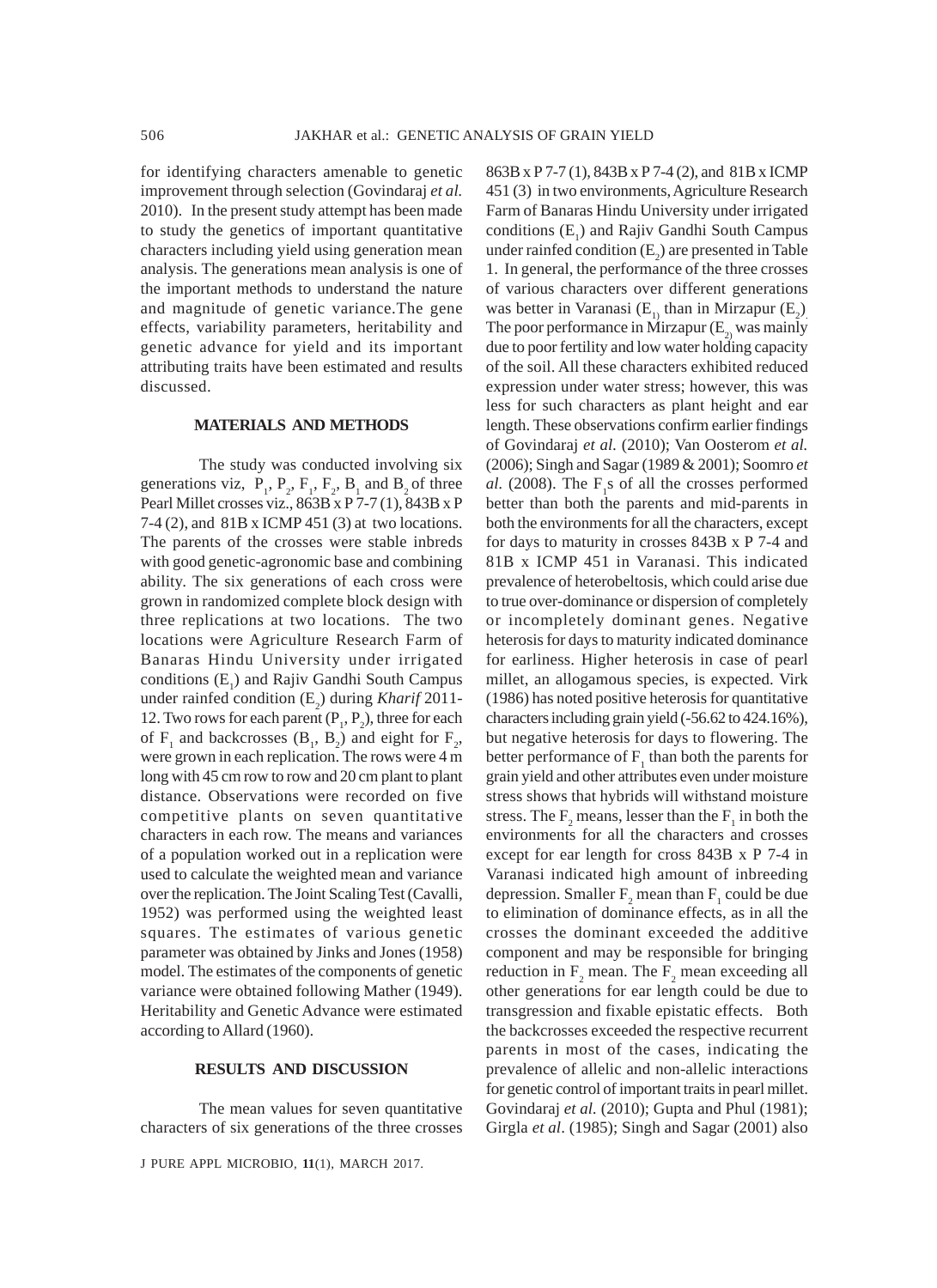reported similar results.

To study the genetics and gene interactions, the data was subjected to three parameter model of Cavalli (1952) and later six parameter model of Jinks and Jones (1958). The estimates of six parameter model along with their significance have been presented in Table 2. The analysis revealed the inadequacy of additivedominance model for all the seven traits studied. Some of the traits such as ear weight and grain yield per plant for cross 843B x P 7-4 indicated significant  $X^2$  values. This analysis lead to the conclusion that variability present in the material could not be ascribed to only additive and

| Cross                  |                        | Generation Environment     | Plant<br>Ht(cm) | /Plant | Tillers EarSize Days | to mat           | Ear<br>weight | Grain<br>Yield | Dry<br>yield | fodder |
|------------------------|------------------------|----------------------------|-----------------|--------|----------------------|------------------|---------------|----------------|--------------|--------|
| $\mathbf{1}$<br>Cross1 | $\overline{c}$         | 3                          | $\overline{4}$  | 5      | $\sqrt{6}$           | $\boldsymbol{7}$ | 8             | 9              | 10           |        |
|                        | 863B (P <sub>1</sub> ) | E1                         | 181.0           | 1.99   | 18.8                 | 74.5             | 27.6          | 12.9           | 75.1         |        |
|                        |                        | $\mathop{\rm E{2}}$        | 106.7           | 1.57   | 15.3                 | 68.5             | 11.5          | 8.5            | 15.5         |        |
|                        | $P7-7(P_2)$            | $\rm E1$                   | 200.3           | 2.30   | 20.1                 | 71.7             | 26.2          | 13.5           | 77.8         |        |
|                        |                        | E2                         | 128.8           | 1.66   | 17.9                 | 55.5             | 14.5          | 6.7            | 14.5         |        |
|                        | $\mathbf{F}_{1}$       | E1                         | 216.6           | 2.83   | 21.5                 | 75.6             | 56.5          | 31.9           | 96.3         |        |
|                        |                        | E2                         | 155.1           | 2.01   | 20.4                 | 55.7             | 13.3          | 10.7           | 17.5         |        |
|                        | B <sub>1</sub>         | $\rm E1$                   | 213.3           | 2.60   | 20.8                 | 68.6             | 47.6          | 27.0           | 85.1         |        |
|                        |                        | E2                         | 148.7           | 2.35   | 21.2                 | 56.7             | 8.6           | 4.4            | 19.9         |        |
|                        | B <sub>2</sub>         | $\rm E1$                   | 174.9           | 2.27   | 23.2                 | 70.9             | 48.3          | 28.6           | 87.0         |        |
|                        |                        | $\mathop{\rm E2}\nolimits$ | 137.4           | 1.69   | 20.1                 | 54.9             | 15.8          | 6.1            | 12.6         |        |
| $\mathbf{1}$           | $\overline{c}$         | $\mathfrak{Z}$             | $\overline{4}$  | 5      | 6                    | $\boldsymbol{7}$ | $\,8$         | 9              | $10\,$       |        |
| Cross 2                |                        |                            |                 |        |                      |                  |               |                |              |        |
|                        | 843B (P1)              | $\rm E1$                   | 190.0           | 2.36   | 15.1                 | 67.0             | 41.4          | 20.9           | 34.5         |        |
|                        |                        | E2                         | 130.8           | 1.20   | 14.1                 | 61.0             | 5.5           | 3.4            | 7.5          |        |
|                        | $P7-4(P2)$             | $\rm E1$                   | 199.3           | 2.44   | 17.1                 | 70.7             | 50.5          | 38.8           | 94.4         |        |
|                        |                        | E2                         | 127.9           | 2.11   | 16.1                 | 69.0             | 7.5           | 7.3            | 10.8         |        |
|                        | ${\rm F}1$             | $\rm E1$                   | 230.2           | 3.71   | 21.6                 | 70.5             | 91.5          | 60.4           | 99.6         |        |
|                        |                        | E2                         | 166.9           | 3.11   | 15.7                 | 69.5             | 10.4          | $6.5\,$        | 11.4         |        |
|                        | $\rm F2$               | $\rm E1$                   | 220.3           | 3.62   | 25.3                 | 71.1             | 44.8          | 22.3           | 69.0         |        |
|                        |                        | E2                         | 150.3           | 1.40   | 14.3                 | 61.5             | 5.8           | 4.4            | 9.1          |        |
|                        | B1                     | $\rm E1$                   | 230.3           | 3.91   | 19.1                 | 71.8             | 47.0          | 25.6           | 80.3         |        |
|                        |                        | E2                         | 150.0           | 1.85   | 15.7                 | 69.1             | 7.1           | $6.0\,$        | 11.6         |        |
|                        | B2                     | E1                         | 221.3           | 3.90   | 20.3                 | 71.1             | 60.1          | 25.3           | 87.1         |        |
|                        |                        | E2                         | 161.5           | 1.61   | 16.8                 | 72.5             | 6.8           | 5.6            | 11.0         |        |
| $\mathbf{1}$           | $\sqrt{2}$             | $\mathfrak{Z}$             | $\overline{4}$  | 5      | $\sqrt{6}$           | $\boldsymbol{7}$ | $8\,$         | $\overline{9}$ | $10\,$       |        |
| Cross 3                |                        |                            |                 |        |                      |                  |               |                |              |        |
|                        | 81B (P1)               | $\rm E1$                   | 165.7           | 2.07   | 15.3                 | 78.9             | 26.5          | 14.4           | 80.6         |        |
|                        |                        | E2                         | 103.1           | 1.03   | 11.6                 | 67.1             | 4.4           | 3.3            | 6.           |        |
|                        | ICMP 451(P2)           | $\rm E1$                   | 197.7           | 3.65   | 17.9                 | 81.8             | 28.2          | 50.7           | 90.3         |        |
|                        |                        | E2                         | 157.4           | 1.60   | 14.2                 | 76.1             | 4.1           | 3.2            | $7.5\,$      |        |
|                        | ${\rm F}1$             | $\rm E1$                   | 242.7           | 4.23   | 21.7                 | 81.9             | 61.0          | 37.7           | 107.5        |        |
|                        |                        | E2                         | 156.5           | 3.23   | 18.8                 | 71.5             | 6.7           | 5.7            | 18.9         |        |
|                        | $\rm F2$               | $\rm E1$                   | 217.5           | 2.25   | 17.4                 | 78.7             | 53.6          | 27.6           | 69.3         |        |
|                        |                        | E2                         | 135.4           | 1.75   | 19.7                 | 71.5             | $7.5\,$       | 6.3            | $8.8\,$      |        |
|                        | B1                     | E1                         | 213.5           | 2.58   | 16.3                 | 79.5             | 54.5          | 24.2           | 111.1        |        |
|                        |                        | E2                         | 131.6           | 1.79   | 19.5                 | 67.6             | 7.6           | 4.7            | 12.4         |        |
|                        | B2                     | $\rm E1$                   | 232.5           | 3.90   | 21.8                 | 80.3             | 52.2          | 25.1           | 80.8         |        |
|                        |                        | E2                         | 151.5           | 2.18   | 17.9                 | 79.5             | 7.6           | 8.4            | 21.4         |        |

**Table. 1:** Mean performance of six generations of seven quantitative traits in two environments.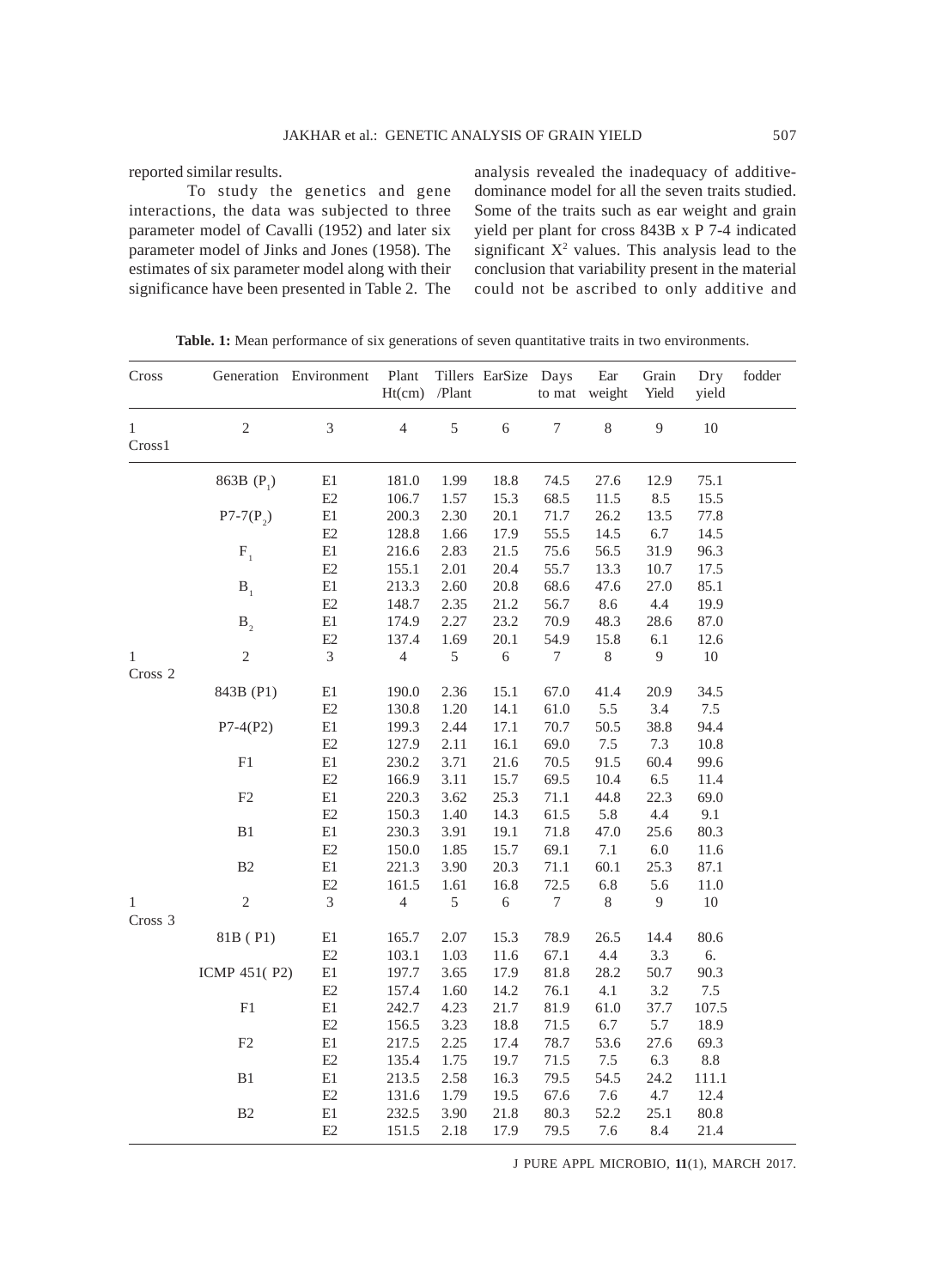# Character Cross Enviro M D H I J L Type of Epistasis nment 1 2 3 4 5 6 7 8 9 10 **1** E<sub>1</sub> 152.09 6.33\*\* 58.51\*\* 40.90\*\* 80.56\*\* 7.1 6.96  $\pm 0.99$   $\pm 16.57$   $\pm 6.88$   $\pm 4.33$   $\pm 10.18$  $E_2$  120.86 10.53\*\* 58.01\*\* -3.6 41.63\*\* -28.81  $\pm 10.12$   $\pm 1.42$   $\pm 24.28$   $\pm 10.13$   $\pm 6.28$   $\pm 14.86$ Plant Height **2** E<sub>1</sub> 180.13 1.13 112.47\*\* 21.00\*\* 21.25\*\* -61.45\*\* D  $\pm 9.62$  0.94  $\pm 21.38$   $\pm 8.57$   $\pm 6.30$   $\pm 11.49$  $E_2$  108.44 4.53\*\* 121.79\*\* 17.90\*\* -1.64 -65.30\*\* D  $\pm 3.79$   $\pm 0.33$   $\pm 8.90$   $\pm 3.78$   $\pm 2.13$   $\pm 5.43$ **3** E<sub>1</sub> 157.59 12.50\* 148.64\*\* 31.58\*\* -23.66\*\* -53.56\*\* D  $\pm 7.92$   $\pm 0.96$   $\pm 18.63$   $\pm 7.86$   $\pm 4.55$   $\pm 11.19$  $E_2$  85.02 14.53 129.72 39.64 3.07 -57.35\*\* D  $\pm 8.68$   $\pm 0.68$   $\pm 20.84$   $\pm 7.64$   $\pm 4.27$   $\pm 12.09$ **1** E<sub>1</sub> 3.34 0.23 -2.03 -1.34 1.14\* 1.52  $\pm 0.73$   $\pm 0.15$   $\pm 1.87$   $\pm 0.71$   $\pm 0.58$   $\pm 1.21$  $E_2$  0.06 0.07 4.44 1.38 1.87\*\* 1.82  $\pm 0.73$   $\pm 0.15$   $\pm 2.93$   $\pm 1.25$   $\pm 0.67$   $\pm 1.72$ Number of **2** E<sub>1</sub> 2.52 0.14 3.26 -0.22 -0.87 -2.21 effective tillers  $\pm 0.85$   $\pm 0.13$   $\pm 2.00$   $\pm 0.84$   $\pm 0.41$   $\pm 1.26$ per plant  $E_2$  0.37  $-0.47**$  1.43 1.3  $1.43**$  1.35  $\pm 1.11$   $\pm 0.09$   $\pm 2.64$   $\pm 1.11$   $\pm 0.64$   $\pm 1.67$ 3  $E_1$  -2.22  $0.80^{**}$  10.53\*\* 5.02\*\* -1.1 -4.18 D  $\pm 0.93$   $\pm 0.14$   $\pm 2.23$   $\pm 0.92$   $\pm 0.59$   $\pm 1.38$  $E_2$  -0.87 0.23 5.11 1.34 -0.41 -1.21 1.19  $\pm 0.14$   $\pm 2.75$   $\pm 1.18$   $\pm 0.66$   $\pm 1.67$ **1** E<sub>1</sub> 16.68 1.17\*\* 12.69\*\* 2.21\* -2.72 -7.51\*\* D  $\pm 1.02$   $\pm 0.15$   $\pm 2.54$   $\pm 1.01$   $\pm 0.72$   $\pm 1.62$  $E_2$  7.31 0.80\*\* 26.19\*\* 8.12 3.78\*\* -7.1 D  $\pm 1.64$   $\pm 0.21$   $\pm 3.91$   $\pm 1.72$   $\pm 1.00$   $\pm 2.46$ Ear length **2** E<sub>1</sub> 16.45 1.90\*\* 10.92\*\* 2.78 3.13\*\* -4.43\*\* D  $\pm 1.26$   $\pm 0.20$   $\pm 2.98$   $\pm 1.24$   $\pm 0.79$   $\pm 1.75$  $E_2$  3.58 1.27\*\* 27.67\*\* 12.21\*\* 0.41 -12.53 D  $\pm 1.82$   $\pm 0.20$   $\pm 4.21$   $\pm 1.81$   $\pm 0.99$   $\pm 2.55$ **3** E<sub>1</sub> 12.99 1.30\*\* 13.82\*\* 2.23 -4.03\*\* -6.11\*\* D  $\pm 1.38$   $\pm 0.17$   $\pm 3.27$   $\pm 1.32$   $\pm 0.81$   $\pm 2.21$  $E_2$  13.84 1.30\*\* 17.36\*\* 0.06 1.84 -11.41 D  $\pm 1.99$   $\pm 0.24$   $\pm 4.76$   $\pm 1.97$   $\pm 1.22$   $\pm 3.06$ **1** E<sub>1</sub> 109.09 1.64 -84.78\*\* -39.36\*\* -1.43\* 50.15\*\* D  $\pm 0.85$   $\pm 0.16$   $\pm 2.03$   $\pm 0.84$   $\pm 0.56$   $\pm 1.27$ **Days to maturity 2**  $E_1$  66.12 2.34 11.65\*\* 2.22\*\* 5.25\*\* -7.23\*\* D<br> $\pm 0.85$   $\pm 0.98$   $\pm 2.30$   $\pm 0.97$   $\pm 0.57$   $\pm 1.40$  $\pm 0.85$   $\pm 0.98$   $\pm 2.30$   $\pm 0.97$   $\pm 0.57$   $\pm 1.40$ **3** E<sub>1</sub> 71.47 1.47\*\* 18.40\*\* 8.17\*\* 2.51 -7.97\*\* D  $\pm 1.44$   $\pm 0.26$   $\pm 0.26$   $\pm 1.42$   $\pm 0.94$   $\pm 2.13$ 1 2 3 4 5 6 7 8 9 10 **1** E<sub>1</sub> 31.75 0.14 30.48\*\* -3.61 -4.97\* 13.51\*\* C  $\pm 3.50$   $\pm 0.64$   $\pm 8.38$  1.44  $\pm 2.30$   $\pm 5.28$ **Ear weight**  $E_2$  10.63 0.87\* -8.25 -1.81 1.33 10.41\*\* **per plant**  $\pm 1.97$   $\pm 0.27$   $\pm 4.59$   $\pm 1.95$   $\pm 1.13$   $\pm 3.28$ **2** E<sub>1</sub> 11.43 3.03\*\* 45.44\*\* 34.06\*\* -24.44\*\* 39.11\*\* C

| Table. 2: Gene effect of six-parameter model for seven yield and component traits of Pearl Millet |
|---------------------------------------------------------------------------------------------------|
| in two environments                                                                               |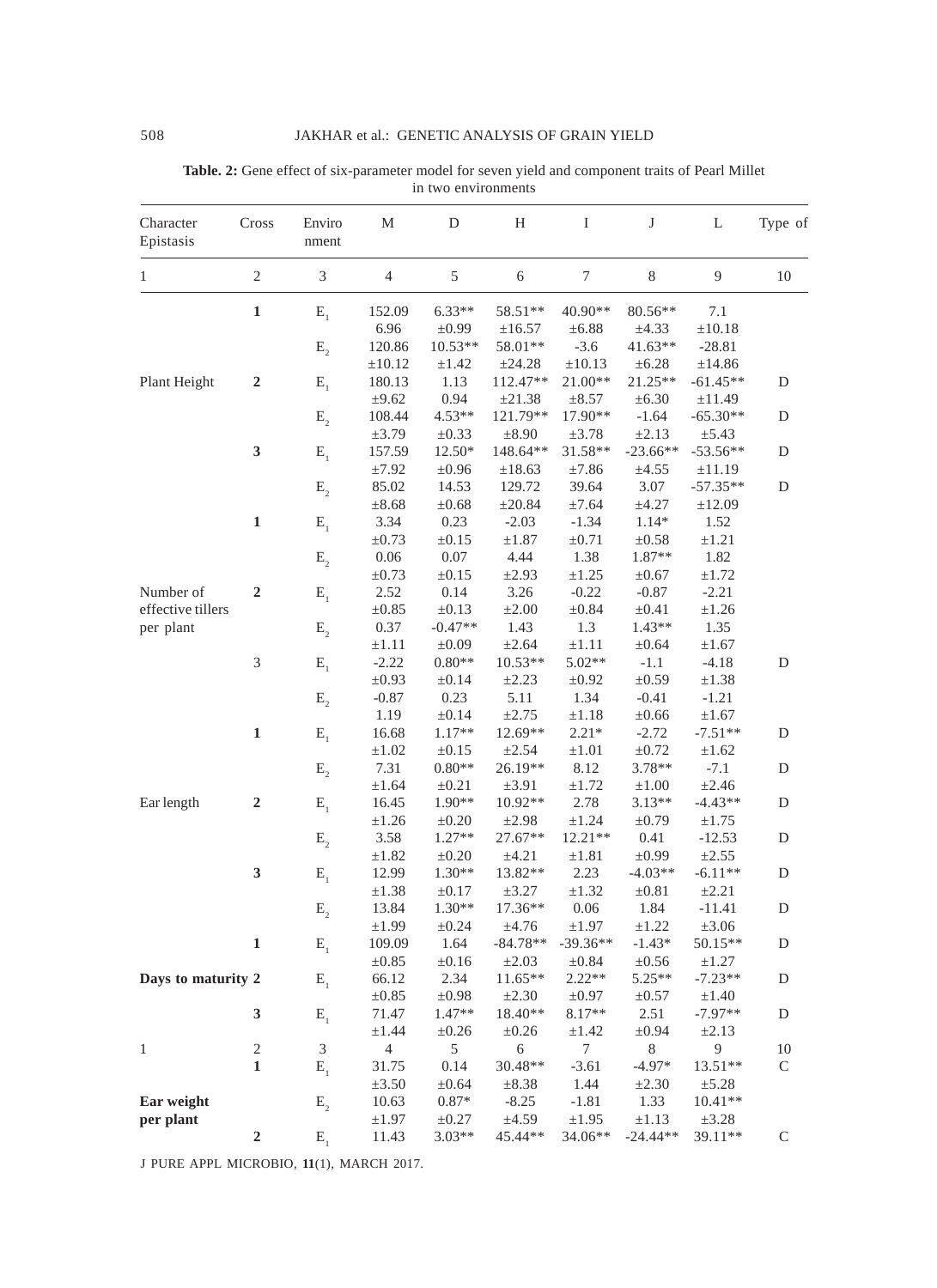|                            |                |                     | $\pm 7.31$  | $\pm 0.96$ | ±17.45      | $\pm 7.11$ | $\pm 4.22$  | $\pm 10.11$ |   |
|----------------------------|----------------|---------------------|-------------|------------|-------------|------------|-------------|-------------|---|
|                            |                | $\mathbf{E}_{_{2}}$ | 4.94        | $0.93**$   | $-3.22$     | 1.66       | 2.33        | $8.44**$    |   |
|                            |                |                     | $\pm 2.25$  | $\pm 0.30$ | $\pm$ 5.29  | $\pm 2.23$ | $\pm 1.22$  | $\pm 3.26$  |   |
|                            | 3              | $\mathbf{E}_{_{1}}$ | 36.95       | 0.34       | 38.67**     | $-9.27$    | $-5.34$     | $-9.21$     |   |
|                            |                |                     | $\pm 5.69$  | $\pm 0.49$ | $\pm 13.11$ | ±4.67      | $\pm 3.11$  | $\pm 6.27$  |   |
|                            | $\mathbf{1}$   | ${\bf E}_{_{1}}$    | 20.37       | 0.3        | 15.26       | $-7.20**$  | $-6.60**$   | 2.24        |   |
|                            |                |                     | $\pm 3.47$  | $\pm 0.60$ | $\pm 8.36$  | $\pm 3.42$ | $\pm 2.30$  | $\pm 5.23$  |   |
| Grain yield                |                | $E_{2}$             | 6.32        | $0.54**$   | $-6.99*$    | $-1.26$    | $-0.39$     | 9.11**      | D |
| per plant                  |                |                     | $\pm 1.45$  | $\pm 0.23$ | $\pm 3.43$  | $\pm 1.43$ | $\pm 0.78$  | $\pm 2.20$  |   |
|                            | $\overline{2}$ | $\mathbf{E}_{_{1}}$ | 11.88       | $3.00**$   | $-12.06$    | 12.22      | 6.51        | 59.31**     |   |
|                            |                |                     | ±7.04       | $\pm 0.94$ | ±16.42      | $\pm 6.98$ | ±4.08       | ±9.86       |   |
|                            | 3              | $\mathbf{E}_{_{1}}$ | 27.13       | 0.5        | $-1.86$     | $-10.96**$ | $-2.08$     | 7.27        |   |
|                            |                |                     | $\pm 3.38$  | $\pm 0.33$ | $\pm 8.05$  | $\pm 3.36$ | $\pm 2.11$  | $\pm 4.87$  |   |
|                            | $\mathbf{1}$   | $E_{1}$             | 15.29       | 0.83       | 114.30*     | $61.66**$  | 5.83        | $-23.27$    |   |
|                            |                |                     | ±9.18       | $\pm 1.36$ | 21.61       | $\pm 9.08$ | $\pm$ 5.53  | ±13.36      |   |
|                            |                | $E_{2}$             | 5.64        | 0.43       | $50.77**$   | $16.54**$  | $17.40**$   | $-32.66**$  | D |
| Dry fodder yield per plant |                |                     | $\pm 6.47$  | $\pm 1.07$ | ±15.40      | $\pm 6.38$ | $\pm 4.12$  | $\pm 9.51$  |   |
|                            | $\overline{2}$ | $\mathbf{E}_{_{1}}$ | 30.43       | 5.44**     | 77.24       | 59.54**    | $-1.79$     | $-0.07$     |   |
|                            |                |                     | $\pm 26.10$ | $\pm 1.83$ | $\pm 60.63$ | $-26.03$   | 14.1        | ±35.71      |   |
|                            |                | $\mathbf{E}_{_2}$   | 4.07        | $1.07**$   | $37.15**$   | $12.80**$  | $-4.71*$    | $-21.68**$  | D |
|                            |                |                     | $\pm 3.76$  | $\pm 0.33$ | $\pm 8.90$  | $\pm 3.78$ | $\pm 2.13$  | $\pm$ 5.43  |   |
|                            | 3              | $\mathbf{E}_{_{1}}$ | $-8.24$     | $4.33**$   | 161.38**    | 89.23**    | 53.01**     | $-12.26$    |   |
|                            |                |                     | $\pm 20.29$ | $\pm 1.10$ | $\pm 47.24$ | ±22.26     | $\pm 11.92$ | ±22.99      |   |
|                            |                | $E_{2}$             | $-23.01$    | $1.64**$   | $86.33**$   | $24.11**$  | $-25.65**$  | $-25.17**$  | D |
|                            |                |                     | $\pm 3.17$  | $\pm 0.28$ | $\pm 7.49$  | $\pm 2.24$ | $\pm 1.82$  | ±4.69       |   |
|                            |                |                     |             |            |             |            |             |             |   |

Significant at 5 per cent level; \*\* Significant at 1 per cent level; D Duplicate; C Complementary epistasis

dominance effects of the gene effects, albeit the epistatic gene effects also played an important role in genetic control of the characters studied. The present study also revealed that only additive effect was not sufficient and significant to explain the variability for all the traits. Further, significant dominance effects were important for only ear weight per plant for cross 81B x ICMP 451 in Varanasi environment. In general preponderance of dominant variation was observed for all the traits in both the environments and all the three crosses. Similar observations were made in Pearl Millet by Virk (1986); Singh and Sagar (1989); Govindaraj *et al.* (2010). The comparative analysis of simple vs. higher order of gene integrations indicated that while additive effect were less effective than the dominant effects when compared with their corresponding digenic or higher order of integrations. This indicated that the expression of the additive effects was affected at the cost of their digenic interactions. In few cases additive and additive x additive effects was important such as fodder yield in case cross 843B x P 7-4; and 81B

x ICMP 451 in Varanasi environment. This suggests that fixable nature of variation could be exploited by simple selection for these specific characters and crosses. Additive x dominance type was the other lone significant digenic integrations for number of effective tillers per plant for cross 863B x P 7-7 in both the environments. The dominance x dominance type of digenic interactions was high and significant in a number of cases. This type of epistasis advocate for searching desirable specific cross combinations. In general additive x additive and additive x dominance integrations were observed for grain yield in cross 863B x P 7-7 in Varanasi environment, while three and four parameter combinations of simple and digenic interactions were found to be significant in a number of cases, but all the five parameters exhibited significance in case of ear weight for the cross 843B x P 7-4 in Varanasi environment. Days to maturity for cross 863B x P 7-7 and 843B x P 7-4 in Varanasi environment, ear length for cross 863B x P 7-7 in Varanasi environment, plant height for crosses 843B x P 7-4 in Mirzapur environment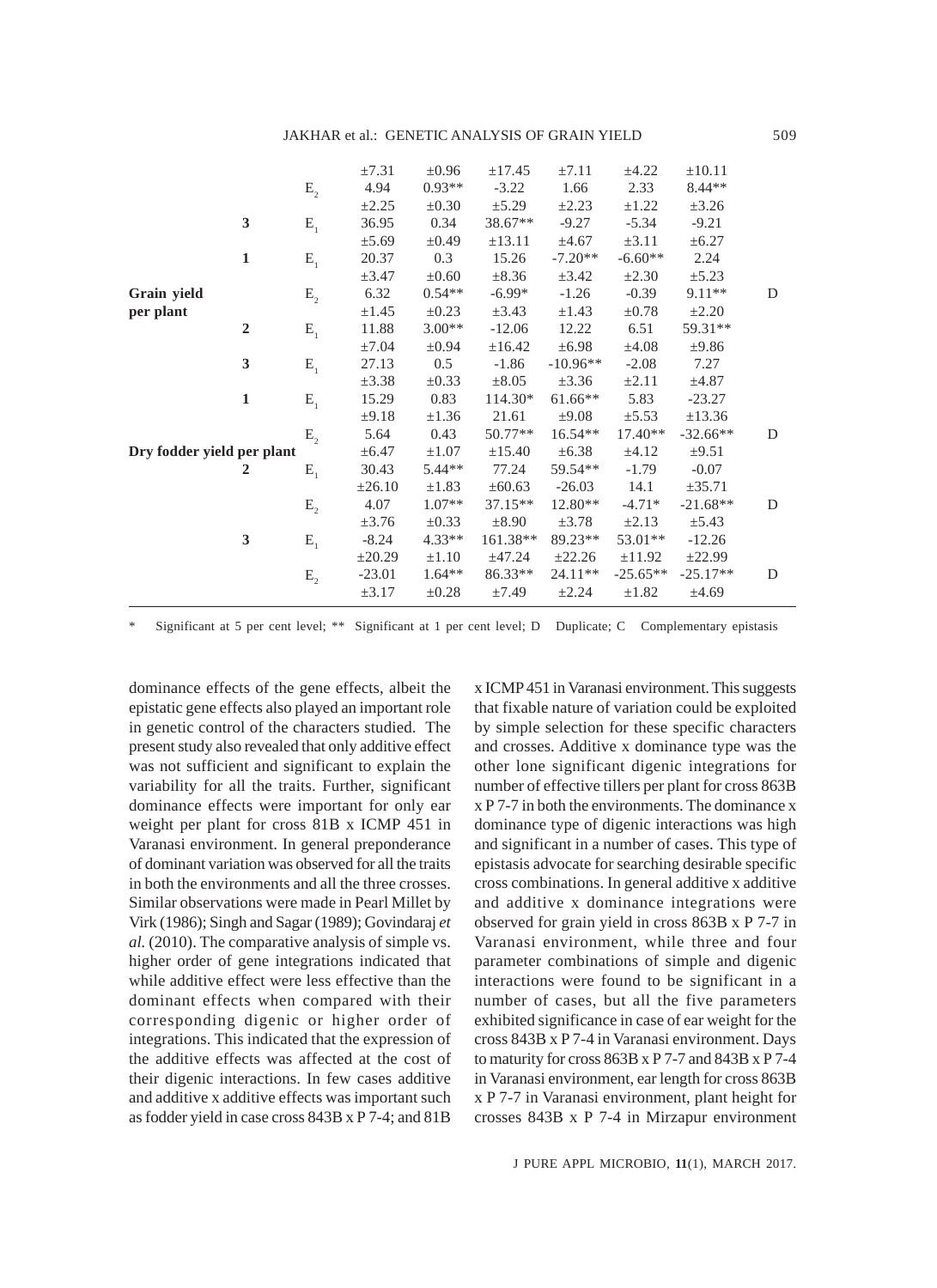| Character                         |                | Cross Additive (D)Dominance (H) |         |         | Epistasis<br>(E) |         |         |
|-----------------------------------|----------------|---------------------------------|---------|---------|------------------|---------|---------|
|                                   |                | $E_{1}$                         | $E_{2}$ | $E_{1}$ | $E_{2}$          | $E_{1}$ | $E_{2}$ |
| Plant height                      | 1              | 57.00                           | 90.50   | 170.64  | 370.52           | 31.02   | 61.14   |
|                                   | 2              | 199.12                          | 127.46  | 204.50  | 545.60           | 35.12   | 21.44   |
|                                   | 3              | 90.87                           | 112.05  | 178.14  | 313.36           | 27.28   | 17.05   |
| Number of Effective Tillers/plant | 1              | 1.66                            | 1.76    | 2.52    | 1.35             | 0.50    | 0.51    |
|                                   | 2              | 1.12                            | 1.18    | 1.04    | 4.61             | 0.58    | 0.61    |
|                                   | 3              | 0.57                            | 1.12    | 3.08    | 4.21             | 0.61    | 0.68    |
| Ear length                        | 1              | 0.74                            | 1.64    | 2.08    | 9.76             | 0.77    | 1.82    |
|                                   | 2              | 1.82                            | 8.66    | 3.36    | 3.08             | 1.28    | 1.75    |
|                                   | 3              | 2.10                            | 1.44    | 6.52    | 14.60            | 1.02    | 3.02    |
| Day toMaturity                    | 1              | 0.91                            | 1.33    | 1.76    | 0.92             | 0.74    | 2.22    |
|                                   | $\overline{c}$ | 1.84                            | 1.32    | 0.76    | 0.67             | 0.56    | 2.23    |
|                                   | 3              | 1.81                            | 1.51    | 3.52    | 2.22             | 1.89    | 2.32    |
| Ear weightPlant                   | 1              | 11.74                           | 8.99    | 16.87   | 3.82             | 11.11   | 2.51    |
|                                   | 2              | 19.64                           | 7.36    | 238.60  | 12.36            | 29.74   | 3.12    |
|                                   | 3              | 31.02                           | 8.40    | 153.36  | 12.08            | 9.09    | 2.27    |
| Grain YieldPlant                  | 1              | 7.24                            | 3.22    | 37.40   | 1.36             | 11.51   | 2.14    |
|                                   | 2              | 29.72                           | 22.02   | 175.68  | 27.04            | 22.75   | 2.10    |
|                                   | 3              | 3.33                            | 1.84    | 61.76   | 52.96            | 4.40    | 2.72    |
| Dry fodderYield/plant             | 1              | 126.26                          | 27.68   | 169.32  | 110.16           | 61.28   | 37.79   |
|                                   | 2              | 455.18                          | 21.88   | 327.64  | 48.36            | 121.43  | 15.21   |
|                                   | 3              | 622.28                          | 17.38   | 151.48  | 35.20            | 71.80   | 5.12    |

**Table. 3:** Estimates of components of genetic variance for 7 characters in pearl millet.

**Table. 4:** Estimates of heritability and genetic variance, for quantitative characters in pearl millet.

| Character                         | Cross          | $h^2(BS)$ | $h2(NS)$ Genetic advance (as % of mean) |         |         |         |          |  |
|-----------------------------------|----------------|-----------|-----------------------------------------|---------|---------|---------|----------|--|
|                                   |                | $E_{1}$   | $E_{2}$                                 | $E_{1}$ | $E_{2}$ | $E_{1}$ | $E_{2}$  |  |
| Plant height                      | 1              | 65.91     | 71.05                                   | 20.88   | 23.01   | 4.38    | 4.71     |  |
|                                   | 2              | 71.81     | 85.96                                   | 53.41   | 25.73   | 6.31    | 5.39     |  |
|                                   | 3              | 75.26     | 90.51                                   | 37.10   | 34.50   | 3.80    | 6.30     |  |
| Number of effective tillers/plant | 1              | 64.47     | 85.13                                   | 47.82   | 81.58   | 48.95   | 191.36   |  |
|                                   | 2              | 55.15     | 71.16                                   | 37.72   | 44.48   | 26.77   | 55.13    |  |
|                                   | 3              | 62.80     | 70.30                                   | 25.85   | 34.45   | 21.91   | 52.28    |  |
| Ear length                        | 1              | 52.61     | 61.15                                   | 21.21   | 17.15   | 3.47    | 4.23     |  |
|                                   | $\overline{c}$ | 54.75     | 71.45                                   | 30.03   | 63.21   | 5.19    | 24.74    |  |
|                                   | 3              | 44.43     | 55.13                                   | 28.38   | 9.74    | 6.12    | 2.77     |  |
| Days to maturity                  | 1              | 44.76     | 67.43                                   | 34.19   | 37.89   | 1.01    | 22.72    |  |
|                                   | $\sqrt{2}$     | 71.98     | 88.72                                   | 47.29   | 65.24   | 1.97    | 12.13    |  |
|                                   | 3              | 52.91     | 65.32                                   | 22.26   | 43.34   | 1.20    | $-20.75$ |  |
| Ear weight/plant                  | 1              | 45.11     | 67.42                                   | 20.01   | 57.82   | 52.34   | 36.68    |  |
|                                   | 2              | 63.32     | 65.45                                   | 9.79    | 36.21   | 5.50    | 42.91    |  |
|                                   | 3              | 81.85     | 91.08                                   | 24.64   | 43.22   | 6.50    | 41.64    |  |
| Grain yield/plant                 | 1              | 51.72     | 55.45                                   | 13.04   | 37.90   | 3.77    | 27.69    |  |
|                                   | 2              | 71.28     | 81.74                                   | 18.04   | 38.28   | 15.79   | 55.24    |  |
|                                   | 3              | 81.28     | 82.60                                   | 8.69    | 1.75    | 3.66    | 6.24     |  |
| Dry fodderYield/plant             | $\mathbf{1}$   | 67.27     | 78.51                                   | 35.35   | 24.79   | 17.21   | 35.64    |  |
|                                   | $\overline{c}$ | 88.35     | 80.78                                   | 20.54   | 34.76   | 21.01   | 47.39    |  |
|                                   | 3              | 87.28     | 72.82                                   | 41.50   | 27.01   | 35.67   | 29.07    |  |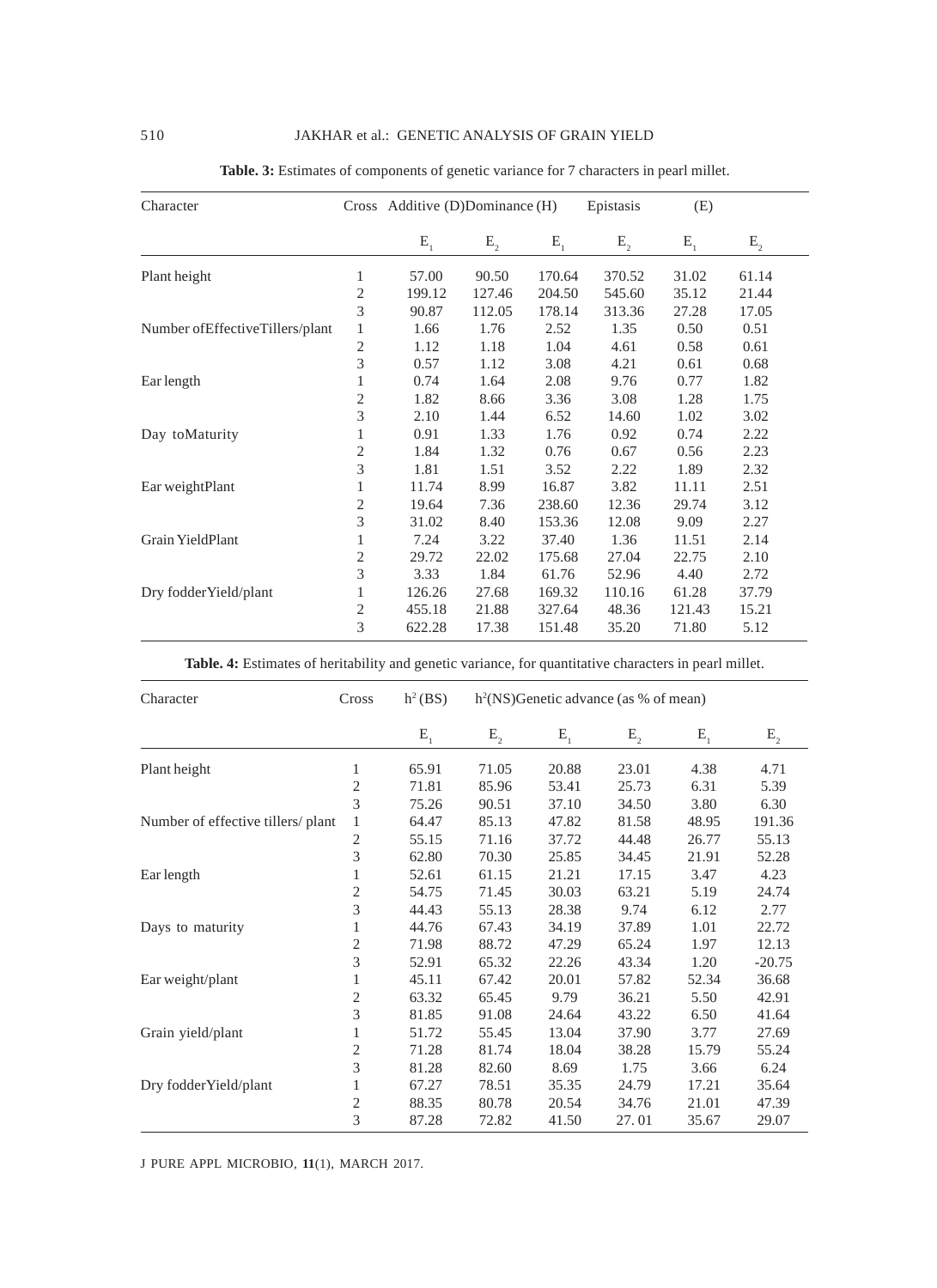exhibited siginficance for four parameter. Even the six parameter model failed to detect the significance of any of five genetic parameters for tillers per plant for crosses 843B x P 7-4 and 81B x ICMP 451 in Varanasi Environment and Mirzapur environment, respectively. While the three parameter model was found to be inadequate in both the environments. The discrepancy for the significance of parameters studied in 3 and 6 parameters model may be due to non-orthognaility nature of the estimates in the former model. The present study indicates that dominance and epistatic effects were important in explaining the variability in the present material. The present finding supports the earlier findings of Singh and Sagar (2001) and Singh *et al* (1990a) but contradicts the findings of Grafius (1959). The Grafius observed that non-allelic interactions prevail for yield but not for its components. The digenic and trigenic epistasis and linked digenic integrations have been observed by Gupta and Phul (1981) in Peral millet. The study revealed that characters such as plant height, ear length, ear weight, days to maturity, and dry fodder yield are complex traits as controlled by number of parameters significant in the 3 crosses in two environments. As reported earlier grain yield and tiller number are also complex traits, the significance of only one or two parameters in present materials are probably due to non availability of enough variability for these traits in present genetic materials. The study indicated that dominance (h) and dominance x dominance (l) interactions accounted for high proportions of total genetic variability and even increased under moisture stress conditions in most of the cases. This indicated that hybrids will perform better even under moisture stress conditions. This is in conformity with earlier findings such as, Singh and Sagar (2001); Govindaraj *et al.* (2010). It is suggested that cyclic breeding particularly reciprocal recurrent selections should be practised to improve pearl millet rather than going only for simple selections methods.

The estimates of components of genetics variance viz., additive (D), dominance (H), environmental (E) are given in Table 3. The dominance variance exceeded the additive variance indicating thereby preponderance of dominance gene action for all the characters of all the cross in both the environments except for tillers per plant for crosses 863B x P 7-7 in Mirzapur environment and cross 843B x P 7-4 in Varanasi environment, for ear length for cross 843B x P 7-4 in Mirzapur environment, days to maturity for cross 843B x P 7- 4 in Varanasi environment and ear weight for cross 863B x P 7-7 in Mirzapur environment. This concedes the nature of heterobeltiosis observed from the generations mean analysis. The magnitude of dominance gene effects was comparably higher than additive gene effect in 3 as well as 6 parameter model. The preponderance of dominant gene effects in pearl millet has been observed by Singh and Sagar (1989); Virk (1986); Sheoran *et al.* (2000); Govindaraj *et al.* (2010). In general importance of dominance effect was observed in the present materials except in some cases like fodder yield in cross 843B x P 7-4, grain yield in cross 81B x ICMP 451, where additive and additive x additive effects were important and this indicated that variation in these crosses were fixable nature and simple selection can improve these characters of particular crosses

 The heritability values broad and narrow sense along with their genetic advance have been presented in Table 4. In general, both the type of heritability was low in Varanasi than in Mirzapur environment. Broad sense heritability estimates were generally high for all the characters for all the three crosses in both the environments. Low narrow sense heritability estimates support the prevalence of epistatic effects as also noted from the generations means. The high estimates of heritability in Mirzapur (rainfed) environment are encouraging and offer greater scope of selection in that environment, but further studies are necessary in this direction. The high estimates under water stress may be due to either narrowing down of the variance under stress, as is usually observed and has been reported by Johnson and Frey (1967); Moeljopaviro and Ikehashi (1981); Govindaraj *et al.* (2010); Larik *et al.* (1997 & 2000); Singh and Sagar (1989 & 2001); Soomro *et al*. (2008). Estimates of expected genetic advance expressed as percentage of mean were low to medium for all the characters including grain yield. But very high gain was obtained for number of effective tillers (191.36%) for cross 863B x P7-7 and high estimates for gain yield (55.24%) for cross 843B x P7-4 in Mirzapur environment. It suggested greater scope for improvement of these characters.